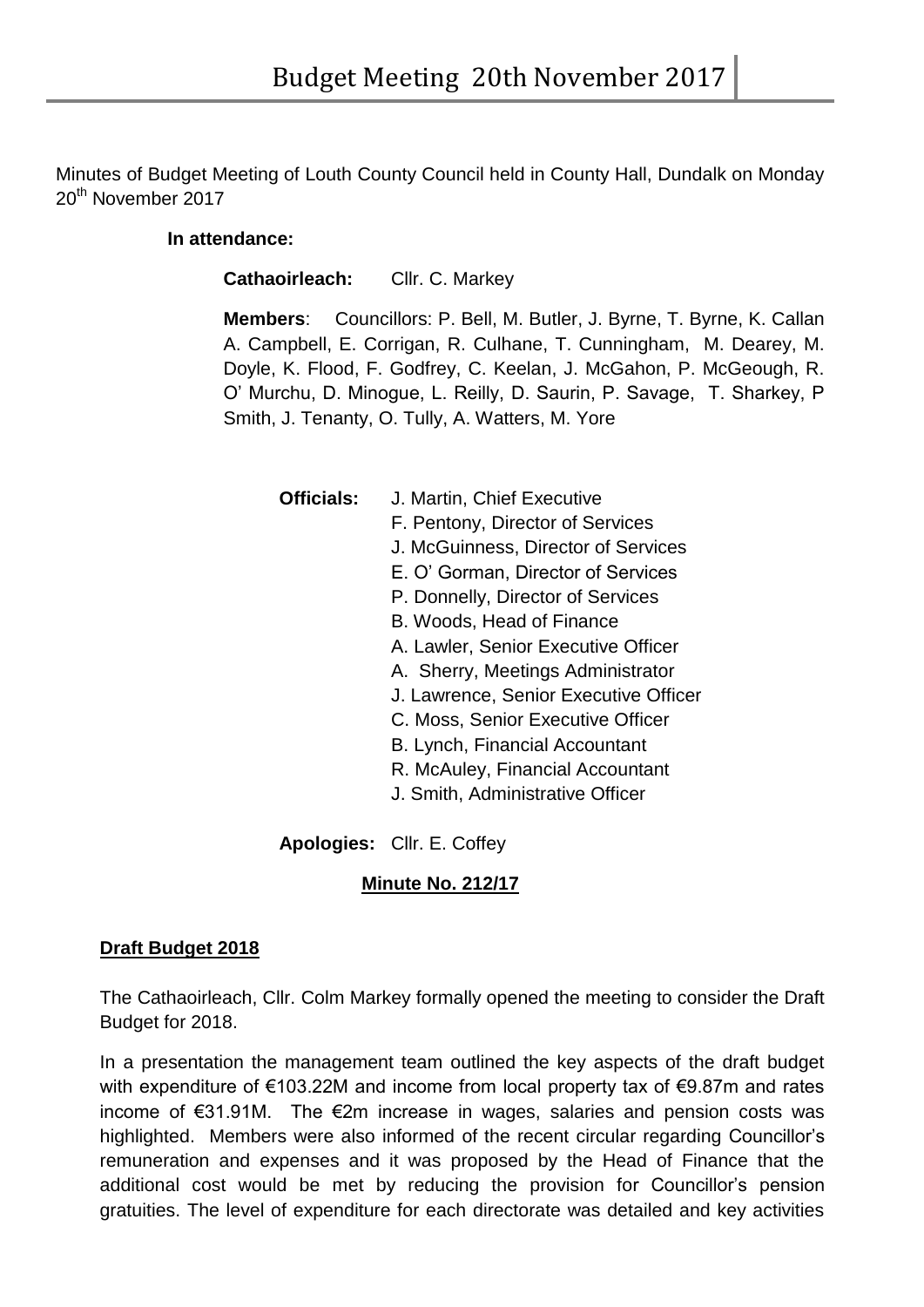were highlighted. Members were informed that no progress could be made in 2018 in relation to the realignment of the rate throughout the County due to financial pressures.

A discussion followed with member's questions being answered by the management team. Concern was expressed at the decision to increase the rate in the county while not reducing the town rate.

In the course of the debate several members expressed their dissatisfaction with the proposed reduction in the discretionary budgets for the municipal districts along with the removal of the plastic recycling banks throughout the County. Members also expressed the view that there was a lack of engagement by the management team with them and their belief that the local Government Reform Act 2014 had undermined local democracy. The need for a Councillors Charter to be drawn up was raised.

The members were advised that failure to adopt a budget would result in the matter being referred to the Minister for Housing, Planning and Local Government and that the Minister had the power to abolish the Council and appoint a commissioner in these circumstances. Several members made clear their intention to reject the draft budget and the view was expressed that it may be a positive move for the Department of Housing, Planning and Local Government to intervene.

## **It was proposed by Cllr. P. Smith and seconded by O. Tully to adjourn the meeting for 7 days**.

A roll call vote followed:

**For:** Cllrs. T. Byrne, R. Culhane, M. Doyle, C. Keelan, C. Markey, J. McGahon, D. Minogue, L. Reilly, P. Smith, O. Tully

Total: **Ten (10)** 

**Against:** Cllrs**.** P. Bell, M. Butler, J. Byrne, K. Callan, A. Campbell, E. Corrigan, T. Cunningham, M. Dearey, K. Flood, F. Godfrey, P. McGeough, R. O' Murchu, D. Saurin, P. Savage, T. Sharkey, J. Tenanty, A. Watters, M. Yore

Total: **Eighteen (18)** 

**Absent:** Cllr. E. Coffey **(1)**

# **It was proposed by Cllr. K. Callan and seconded by J. Byrne that a vote be taken on the draft budget circulated.**

A roll call vote followed:-

**For:** Cllrs. R. Culhane, M. Doyle, C. Markey, J. McGahon, D. Minogue, P. Smith, O. **Tully** 

Total: **Seven (7)**